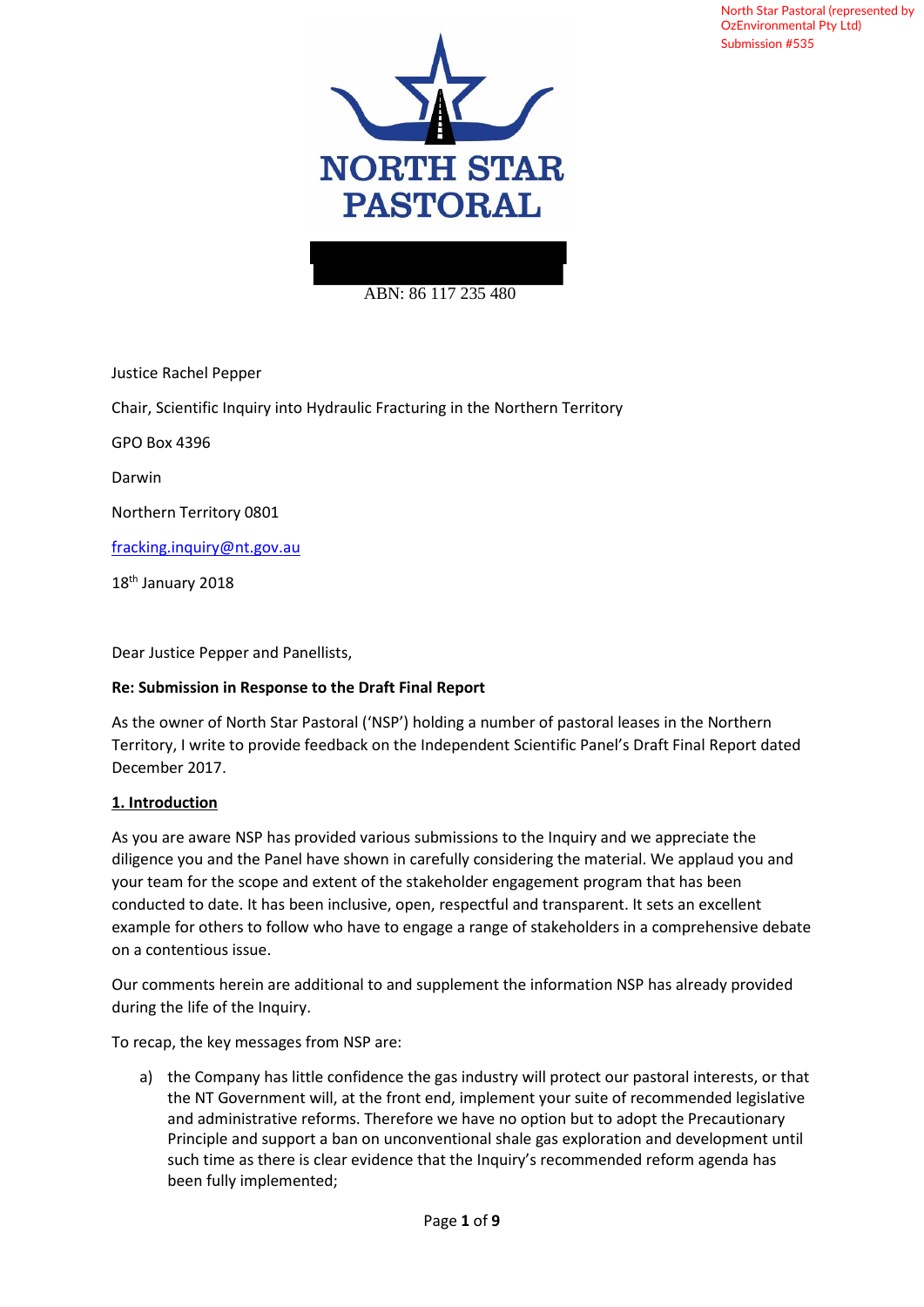- b) sustainable and uncompromised groundwater and surface water supplies are vital to sustaining the ecosystems on which the pastoral industry relies;
- c) serious concerns regarding the long term (i.e. 100 + years) security of decommissioned gas wells (that is, well integrity including failure of cement capping and steel piping);
- d) a major power imbalance favouring gas companies during any negotiations and the need to level this 'playing field'; and
- e) serious concerns regarding surface activities on land and attendant risks and liabilities and a lack of insurance for damages.

### **2. General Comments Pursuant to the Draft Final Report**

Below, we make some specific comments pursuant to some of the material contained in the Draft Final Report, or omitted, for your consideration.

### *2.1 Ecologically Sustainable Development principles underpin the Panel's work*

Truly progressive human endeavour and social wellbeing are underpinned by the need for a healthy, sustainable environment.

NSP congratulates the Panel for declaring the principles of Ecologically Sustainable Development (ESD) as the prism through which all aspects of this issue were analysed. Whilst NSP supports many of the Report's recommendations, we encourage you to be even more forthright to set an aspirational example of how the principles of ESD can be truly delivered, with even greater use of the Precautionary Principle. Further moves the Panel could make are outlined in this Submission.

# *2.2 Suggestions for Report to address ramifications of climate change impacts on the on-shore shale gas industry*

NSP suggests the Final Report is deficient in not adequately examining the risks and impacts of climate change. Whilst the Draft Final Report addresses methane emissions from the industry, it is silent on the more general aspects of climate change with regard to regulatory reform (Chapter 14), economic impacts (Chapter 13) and social impacts (Chapter 12).

NSP thus encourages the Panel to provide even more leadership in its Report on climate change.

Cyclones and storms are likely to increase in frequency, duration and intensity, thanks to climate change. The shale gas industry seeks to operate in parts of the Northern Territory that experience a tropical wet season which involves cyclones from time to time. NSP encourages the Inquiry to carefully consider the risks associated with the increased frequency and intensity of storms, the resultant damage and the consequential environmental, social and economic impacts.

A case study worth examining is Hurricane Harvey, a 1-in-1,000 years storm event that hit Texas in August 2017. The devastation wreaked on the local oil and gas industry has been incalculable. There are salient lessons from this event for the Northern Territory.

Closer to home, Cyclone Cook hit the Bay of Plenty in New Zealand in April 2017. It was a 1-in-50 years storm event. Climate change is already making its presence felt so it would be prudent for the Panel to recommend the appropriate responses for the NT Government to make now.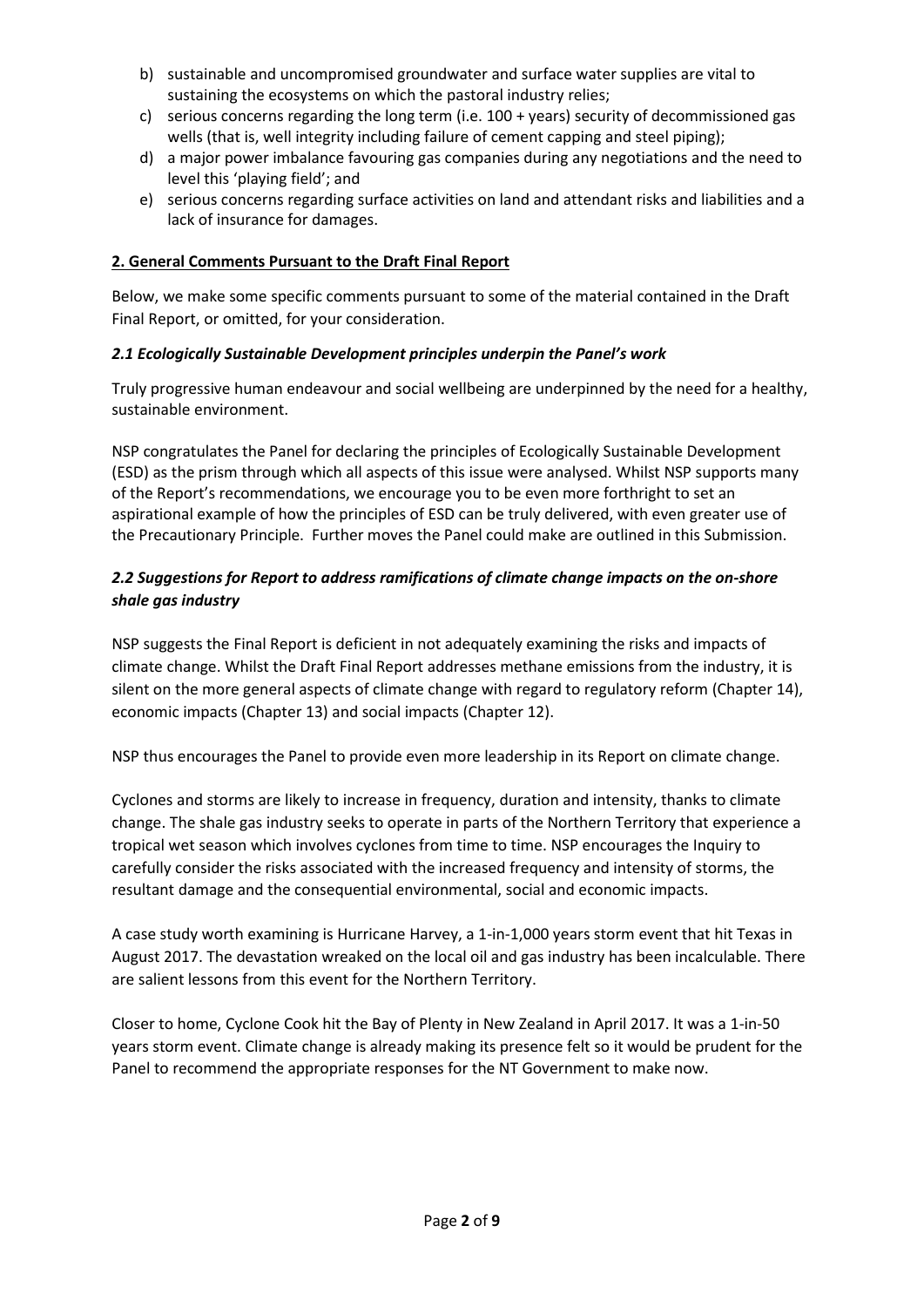In NSP's view, because of the climate change risks, and learning from experiences elsewhere, it should be considered untenable for the industry to be permitted to operate during the designated wet season in the Northern Territory.

Furthermore, all infrastructure and equipment that may be left in-situ in the wet season must be designed to withstand the potential impacts of storms - flooding and high winds - that are being predicted into the future. The use of wastewater evaporation ponds should be prohibited for use in the wet season zone for obvious reasons.

Some gas companies are indicating they will seal access roads on pastoral lands to allow wet season access. Roads are but one element; creek crossings are just as relevant. In many cases creeks and waterways would require very substantial bridges and embankments to permit wet season access. For this to occur the economic costs of such would render the industry even more economically unsustainable than it is now.

# *2.3 Long term integrity of the cement plug and well piping*

The earlier Interim Report notes that the gas companies have not commented on how long the integrity of cement plugs and well casings can be assured. NSP submits this is because they don't really know, or the information they have won't assist their bid to develop the industry.

Furthermore, the consequences of failure may well occur after they have departed the scene, and possibly escaped liability. NSP recommends that no approval be given to allowing development of the industry until this matter is resolved to a very high level of confidence.

# **3. Specific Comments on various chapters the Draft Final Report**

NSP offers comments below, structured as per chapter headings in the Draft Final Report. Our response is based on an exceptions approach. Thus, unless mentioned, we support the recommendations as stated.

# *3.1 Chapter 14: Regulatory Reform*

NSP agrees with the Panel that for the onshore shale gas industry to comply with ESD Principles it must "*be adequately safeguarded by a sufficiently robust and vigorously enforced regulatory regime*."

In the view of NSP a robust and vigorously enforced regulatory regime must be developed and implemented BEFORE there is any contemplation of allowing the industry to proceed. This will be no small task.

It will necessitate a revamping and restructure of portions of the NT Government bureaucracy and the necessary resourcing - both human and financial- together with legislative and regulatory reform. This will take some time; maybe many months.

Then, appropriate policies and procedures will need to be developed, then implementation of same. This will also take time, meanwhile the industry will be agitating for prompt access to the gas resources.

Herein lies NSP's biggest concern. We have little faith that the NT Government will embrace the totality of your regulatory reform findings and recommendations and implement them because, inter alia, it will succumb to the political lobbying and pressure exerted by big business and also from the government's political opponents, especially in the federal sphere.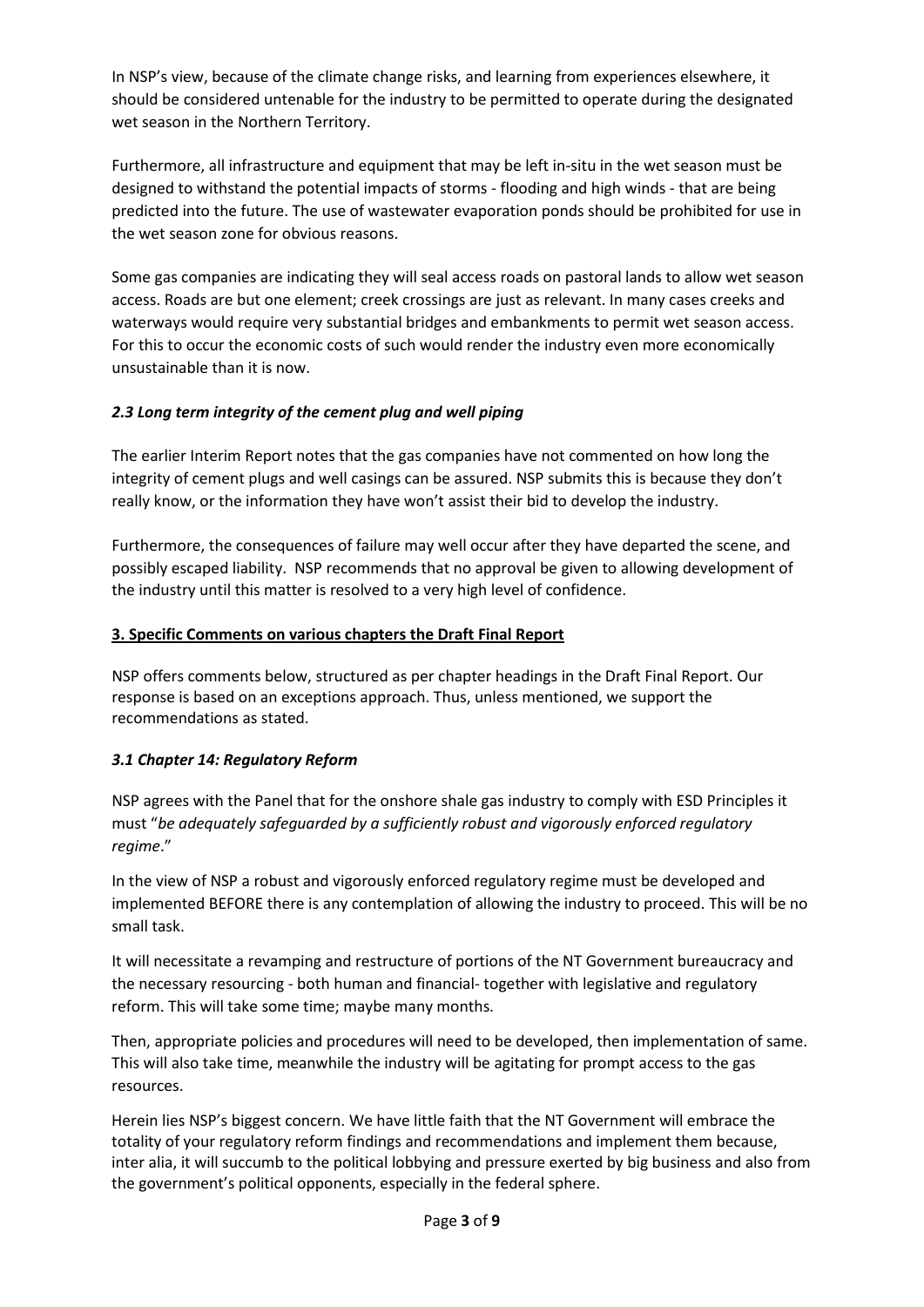**Thus NSP urges the Panel to be even more definitive and explicit in its Final Report, making it clear and unambiguous that without the implementation of ALL the regulatory reform recommendations the industry will not be adequately safeguarded and hence should not proceed.**

# *3.1.1 Regulatory Reform topics recommended for addition to Chapter 14*

• **Climate Change Policy and Plans:**

NSP suggests that the Panel recommend the Government prepare and implement a climate change policy that, as one of its elements, recognises cyclones and storms are likely to increase in frequency, duration and intensity causing increased damage and destruction. Thus, as a consequence of the attendant risks associated with more severe flooding and wind speeds, any onshore unconventional gas industry must meet more robust regulatory standards designed to withstand the changes in climate anticipated into the future.

'Future climate proofing' should be applied to systems and infrastructure design, construction processes, building materials and the environment in which a structure is built. Decisions about what and how to build infrastructure must take into account including lifespan, life-cycle maintenance costs and return on investment.

NSP refers you to the National Climate Change Adaptation Research Facility Policy Guidance Brief 7 'Climate Proofing Australia's Infrastructure' for more details. The link is:

https://www.nccarf.edu.au/sites/default/files/attached files publications/INFRASTRUCTURE A4- Webview.pdf

• **Safeguards against regulatory capture:**

NSP suggests that the Panel recommend that the Government introduce to relevant government departments internal and external measures to protect against regulatory capture. Regulatory capture occurs when regulatory agencies change over time and move from acting in the public interest (their assigned statutory function) to promoting or advancing the interests of industries they are supposed to be regulating.

# • **Environmental Impact Assessment:**

NSP suggests the Panel be more expansive and include in its recommendations:

- i. That NT project planning and assessment law be amended to mandate an Ecologically Sustainable Development (ESD) approach to project assessment decisions and adoption of the Precautionary Principle. The 'public interest' criteria ought be redefined from the typical short-term jobs and royalties rationale to alignment instead with ESD principles;
- ii. That for onshore unconventional gas development the burden of proof to be reversed. Resources and other laws ought be amended so that instead of the pastoralist having to prove that the proponent has caused water, land, air or noise impacts, the proponent is to prove that it has not caused impacts;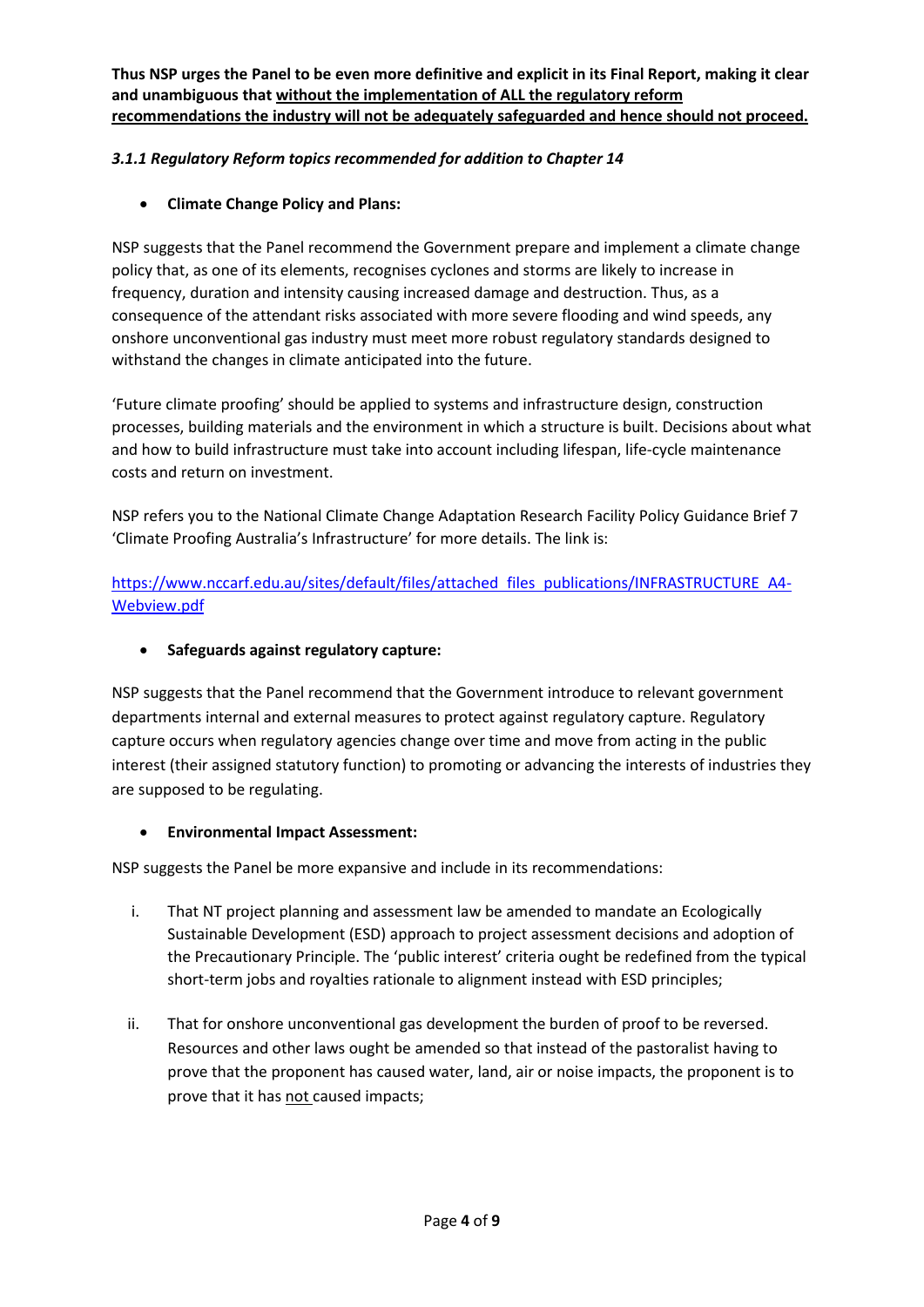iii. That the Government introduce a Development Assessment Commission ('DAC') or similar, charged with publicly reviewing and determining the applications of major projects. Chaired by a Judge or pre-eminent lawyer, its process ought be where statements of claim and counter claim by the various parties can be interrogated and cross examined. Parties would be able to be self-represented and the legal rules of evidence not apply. Members of the DAC would be appointed via an independent, transparent process, say on the recommendation of relevant professional bodies.

# • **Regulations – Insurance:**

NSP suggests that the Panel recommend the NT Government develop a comprehensive policy of appropriate insurance and environmental risk coverage for pastoralists to ensure financial protection – both in the short and long terms. That the Government ought implement a threelayered policy of security deposits, enhanced insurance coverage, and an environmental rehabilitation fund.

# *3.1.2 Comments of Chapter 14 Regulatory Reform Recommendations*

# *Recommendation 14.3*

Rather than use the word 'consider' when discussing mechanisms, NSP suggests the Report use the word 'implement'. The word 'consider' is too ambivalent and is likely to provide undesirable wriggle room for the NT Government allowing it to opt out of the issue at hand.

# *Recommendation 14.7/Recommendation 14.8*

Again, NSP encourages the Panel to be more assertive and recommend the adoption of a compensation scheme over a royalty payment scheme. The reasons being:

a) Compensation should be payable based on the number of wells drilled (both vertical and lateral), the area of land cleared, disruptions to pastoral activities and attendant noise and traffic, and safety net provisions regarding water and land impacts, pests and diseases. A benefit of this approach is that the pastoralist knows up front the quantum that will be received per annum; b) Royalty based compensation is opaque, quantums are difficult to predict and is predicated on future production rates.

# *Recommendation 14.13*

NSP suggests the non-refundable levy for the long-term monitoring, management and remediation of abandoned onshore shale gas wells must be on a full cost recovery basis.

# *Recommendation 14.21*

NSP strongly applauds amending the Petroleum Act and Petroleum Environment Regulations to allow open standing to challenge administrative decisions made under these enactments.

# *Recommendation 14.22*

NSP strongly applauds the proposition that merits review must be available in relation to decisions under the Petroleum Act and Petroleum Environment Regulations including, but not limited to, decisions in relation to the granting of exploration permits and approval of EMPs and that the third parties as listed have standing to seek merits review. Please give specific mention to pastoralists.

We also agree that an independent body, such as NTCAT, be given jurisdiction to hear merits review proceedings in relation to any onshore shale gas industry.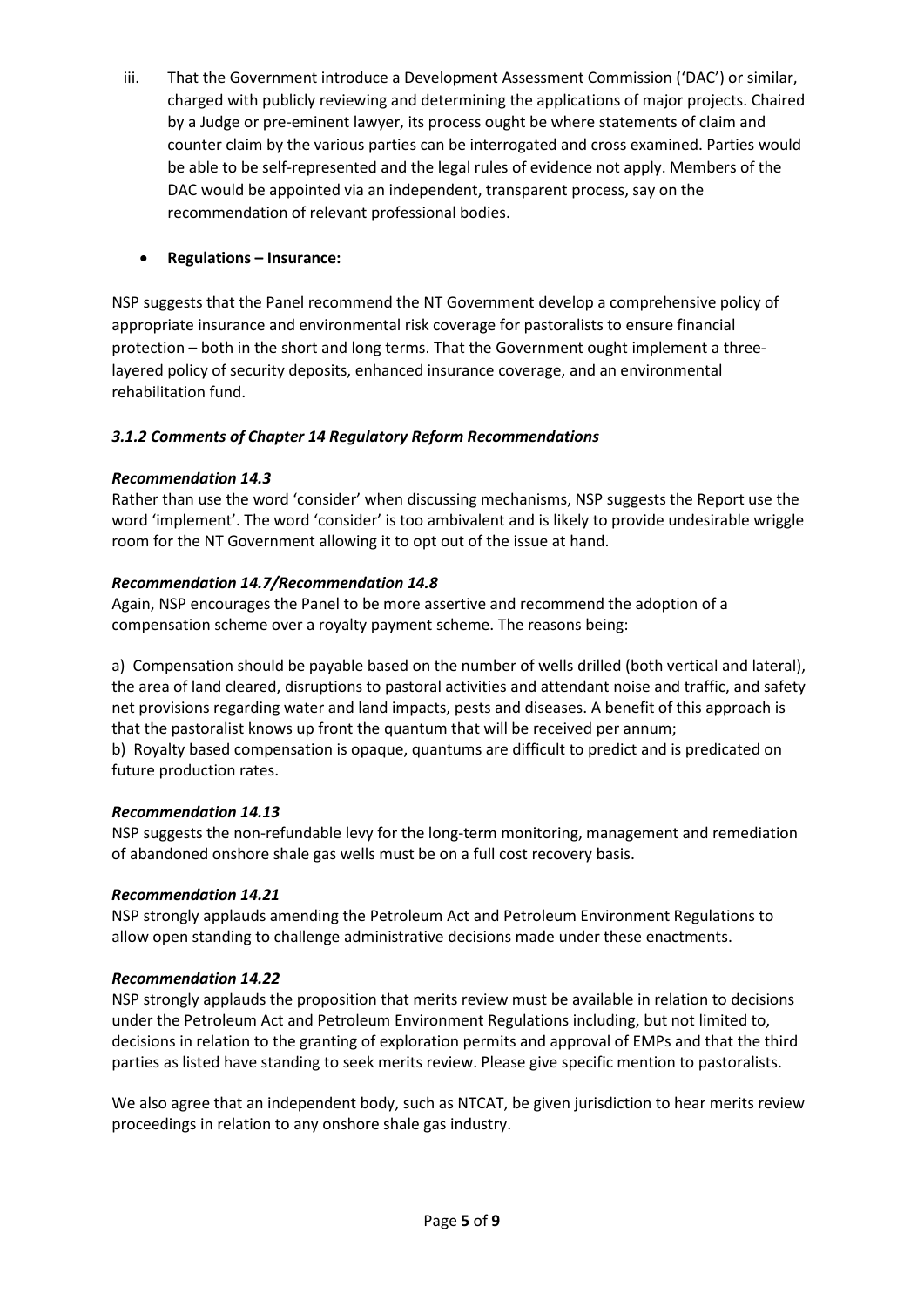### *Recommendation 14.23*

NSP strongly supports that where litigation is brought genuinely in the public interest, that costs rules be amended to allow NT courts to not make an order for the payment of costs against an unsuccessful public interest litigant.

### *Recommendation 14.25*

NSP strongly supports the provision of whistleblower protections.

### *Recommendation 14.29*

NSP suggests that the way this recommendation is currently worded represents one of the biggest missed opportunities in the Report.

We strongly encourage the Panel to say that the Government must enact provisions that reverse the onus of proof or create rebuttable presumptions for pollution and environmental harm offences for all regulated onshore shale gas activities.

Asking the Government, as currently worded, to 'consider' such a prospect will in all likelihood mean that the Government will ignore it, especially under strong opposition exerted by the gas industry.

In the context of pastoralists, the reason why the Government should reverse the onus of proof Is because if a waste spill or water quantity or quality impact occurs, the pastoralist does not have the time or the technical or economic capacity to gather the evidence required to prove such impacts. Nor is it likely the developer will allow physical access to the site or access to the relevant data/documentation.

Placing the onus of proof on the gas companies will create a big incentive for them to be duly diligent and proactive regarding operations and compliance management.

### *3.2 Chapter 7: Comments on Water Resources Management*

#### *Recommendation 7.4*

In regard to development of regional groundwater models prior to any contemplation of development for shale gas production, it is essential that extensive baseline data be collected such that there is a very high level of confidence in the data painting an accurate picture of the characteristics of groundwater type, extent, flow patterns and recharge patterns across different annual weather conditions. Depending on the circumstances it may be that up to, say, five years or more, of data being required to fulfil these criteria.

NSP encourages the Panel therefore to be quite explicit that the necessary groundwater baseline data **must** be collected before there is any contemplation of the impact assessment of proposed gas extraction.

#### *Recommendation 7.8*

Suggest change the wording to state that 'reinjection of wastewater into deep aquifers and conventional reservoirs **is** prohibited until comprehensive geotechnical investigations are undertaken to show that no seismic activity will occur.

#### *Recommendation 7.10*

As regards the provision of real-time, publicly available groundwater quality monitoring data being made available, access to such data should be required to be freely and easily available to pastoralists for download and interrogation.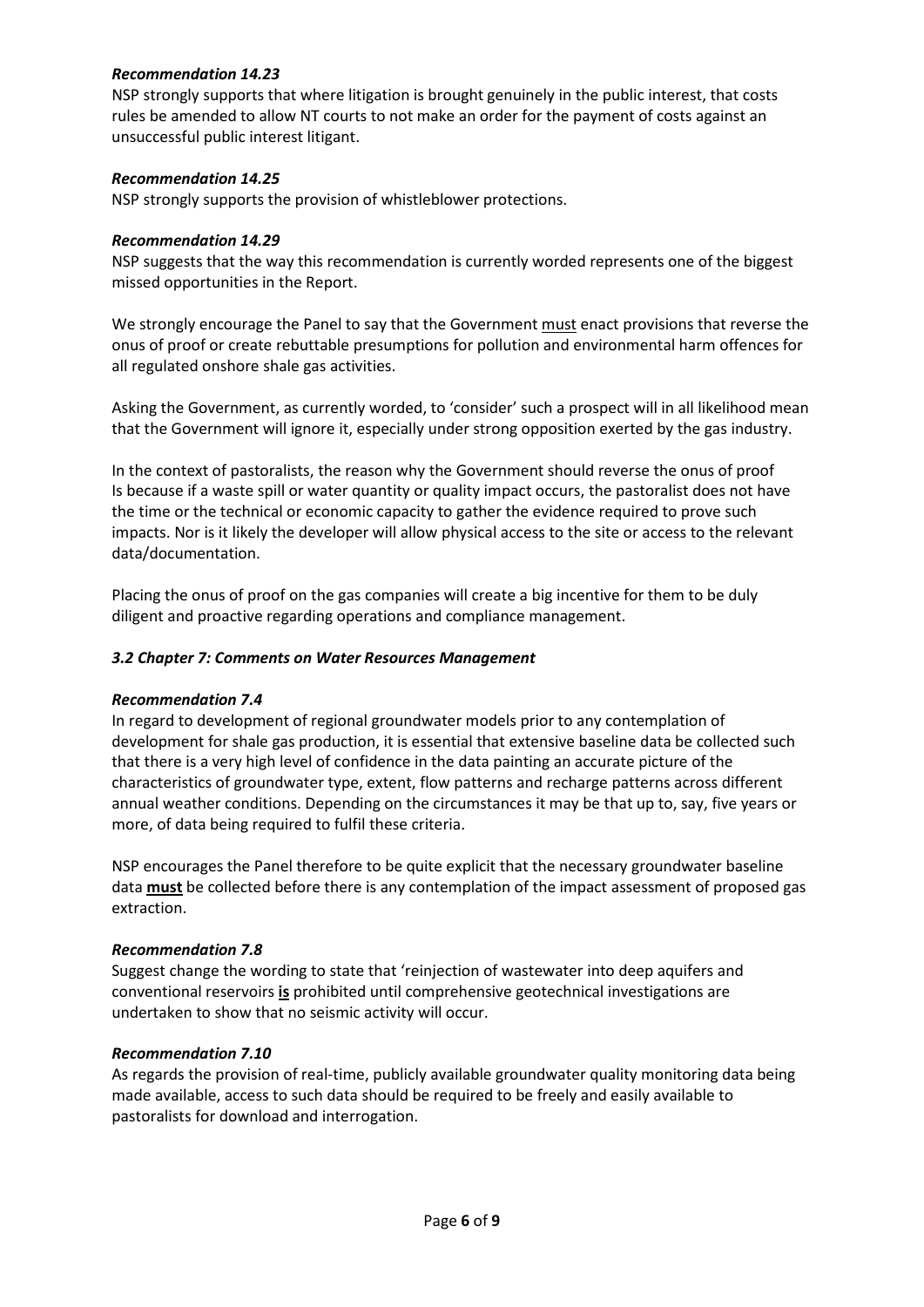The Panel is encouraged to consider how that can be facilitated if internet services and mobile phone services are poor. Perhaps as part of the community enhancement contributions provided by the gas companies to communities they should be required to provide the financial resources necessary to upgrade the internet and mobile phone services in that region to enable this objective to be achieved.

### *Recommendation 7.12*

NSP recommends all road access onto pastoral lands during the wet season be prohibited. Irrespective of whether the roads are sealed or unsealed.

Furthermore, it is absolutely unacceptable for hydraulic fracturing chemicals and wastewater to be hauled on pastoral lands during the wet season. The reason being the roads often being impassable and there is a very high risk of vehicles being caught in floodwaters, with potentially catastrophic consequences.

### *3.3 Chapter 8: Comments on Land Management, including Pastoral Lands*

NSP remains of the view that the legislation must protect pastoralist rights and provide an equitable balance and fair and transparent process when engaging with gas extraction companies in relation to land access, compensation and any disputes. Specifically, that:

a) pastoralists are at liberty to say "yes" or "no" to the conduct of gas exploration and/or operations on their land;

b) there will be fair and transparent Land Access Principles, modelled on the agreement on land access for CSG operations in NSW signed on 28<sup>th</sup> March 2014 by Santos and AGL and landholder representatives NSW Farmers, Cotton Australia and the NSW Irrigators Council; and

c) That a wholly independent, appropriately resourced statutory body headed by a Pastoral Lands Commissioner be established that will act to protect the interests of pastoralists in negotiations with the onshore unconventional gas industry. Pastoralists to have access to dispute resolution activities paid for by the industry. The Commissioner to report annually to Parliament.

#### *Recommendation 8.4*

NSP is of the view that the gas companies must have on the site of any gas exploration, construction or production operations a fire tender of appropriate capacity to promptly extinguish any fire originating from said activities. Whilst having plans are important, we are more concerned at seeing any fire rapidly extinguished.

#### *Recommendation 8.12*

Pipelines planned to cross streams must not disturb the naturalness of the site and directional drilling under streams without compromising the integrity of the stream channel should be required.

#### *Recommendation 8.14*

NSP suggests the use of the phrase 'minimise the interference with' in the context of gas infrastructure corridors crossing wet season streams is inadequate. There should be no impact on any stream from a crossing constructed by the gas industry.

#### *Recommendation 8.16*

NSP suggests there must be no heavy-vehicle traffic allowed on any NT road unless such roads meet the appropriate Austroads standards.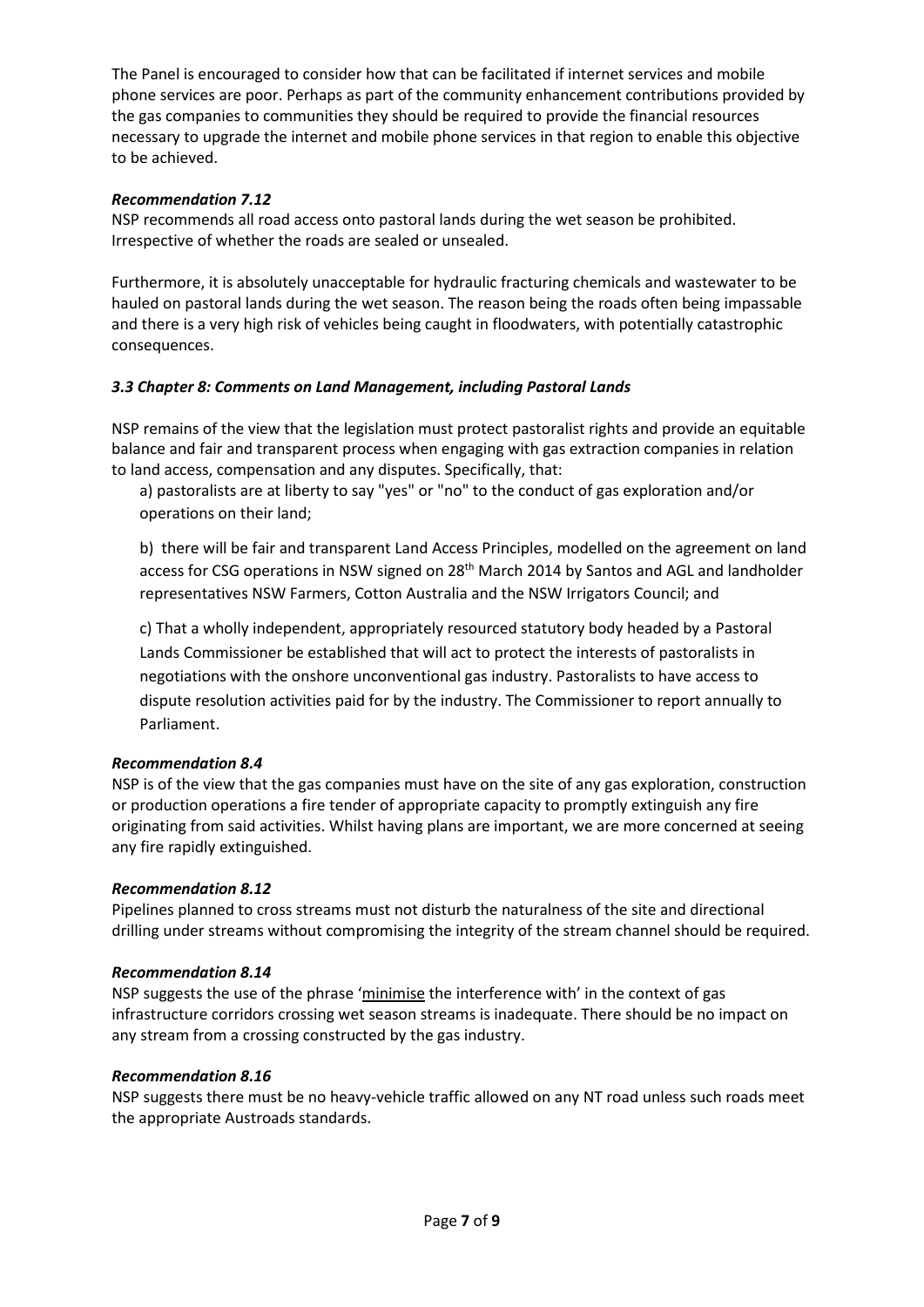In the event that certain roads do not comply with Austroads standards then such roads are not to be used by heavy and over-sized vehicles until such time as said roads have been upgraded to the required standards.

### *3.4 Chapter 12: Comments on Social Impacts*

### *Recommendation 12.1*

Rather than 'realistic' road upgrades, NSP suggests roads must be upgraded to the appropriate Austroads standards commensurate with the anticipated vehicle type.

### *Recommendation 12.2*

NSP suggests this recommendation be made more explicit. What is meant by 'the provision of adequate and sustainable funding' to ensure the identified infrastructure requirements are met and maintained appropriately? Could you please use more definitive language.

### *Recommendation 12.3*

Rather than a mere 'consideration' being given to the development of road use agreements between gas companies and local councils, such agreements should be mandated.

There should be a recommendation that prescribes:

a) that roads must be upgraded as per the vehicle and load type PRIOR TO any haulage for gas operations; and

b) that the local roads authority, presumably the local council, must be paid an annual roads maintenance financial contribution that will cover the gas companies share (based on the percentage of tonnage hauled along that road) of the road maintenance costs for the life of the project.

### *Recommendation 12.4*

NSP suggests the wording be refined to make it more explicit and definitive as to what the Panel really wants the gas companies to be required to do to mitigate potential impacts on services.

#### *Recommendation 12.9*

NSP strongly endorses that the Government must regulate to ensure that existing and future users of land can continue to enjoy their rights and interests in the land, including compensatory mechanism as defined.

#### *Recommendation 12.12*

NSP suggests the development of a social impact management plan by the gas companies **must** be introduced during the exploration phase, not 'preferably'.

# *Recommendation 12.16*

In the view of NSP, structural reforms to Social Impact Assessment (SIA) including establishment of an independent authoritative body such as the EPA, establishment of a long-term participatory regional monitoring framework and standardised reporting on the social, economic, and environmental performance of the industry '**must**' be made, rather than 'should' be made.